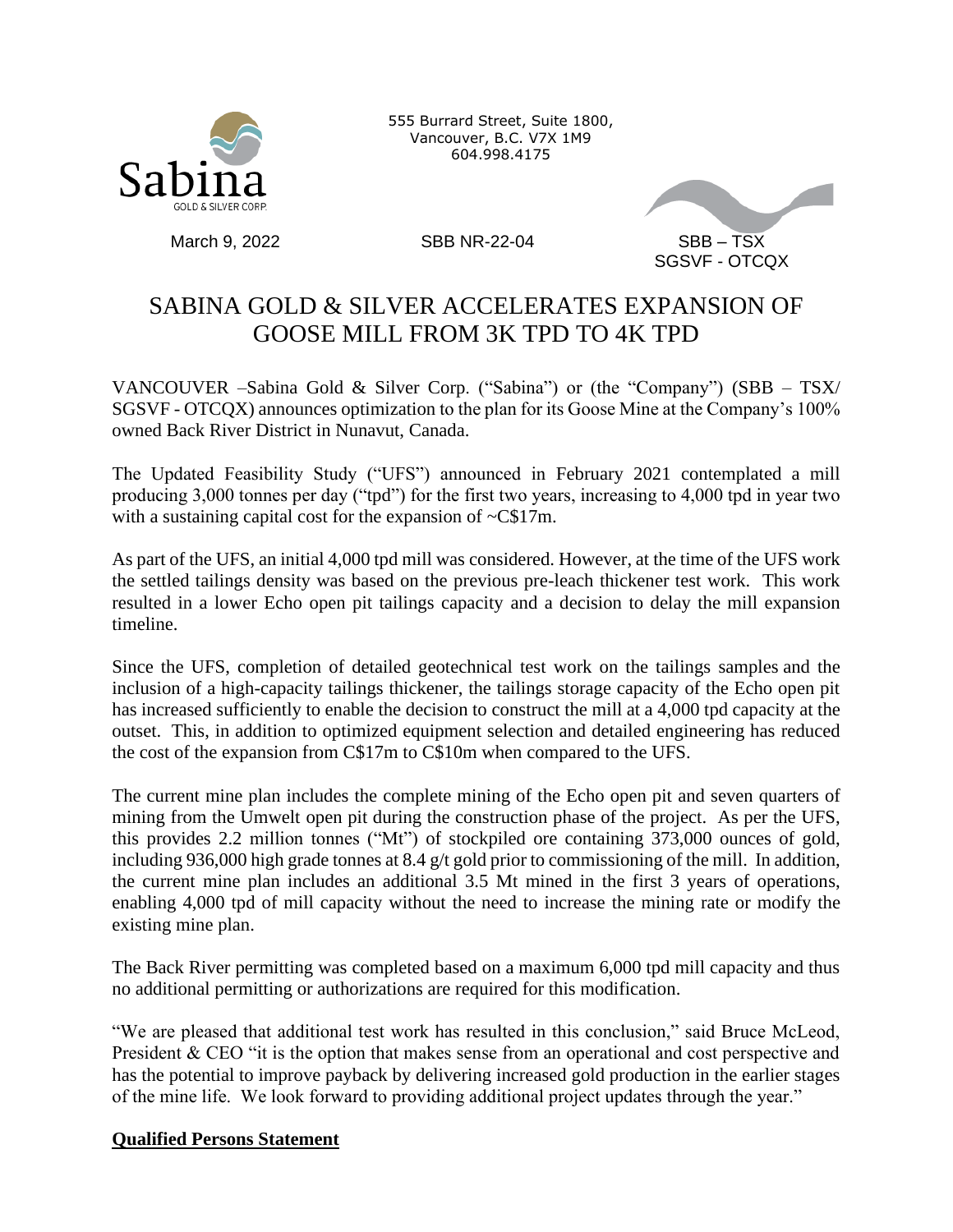Mr. Vincy Benjamin, P. Eng, PMP, and Director of Engineering for Sabina Gold & Silver Corp. is a Qualified Person within the meaning of NI 43-101 and has reviewed the technical content of this news release and has approved its dissemination.

## **About Sabina**

Sabina Gold & Silver Corp. is an emerging gold mining that 100% owns the district scale, advanced, high grade Back River Gold District in Nunavut, Canada.

Sabina recently filed an Updated Feasibility Study (the "**UFS**") on its first mine on the district, the Goose Mine, which presents a project that will produce ~223,000 ounces of gold a year (first five years average of 287,000 ounces a year with peak production of 312,000 ounces in year three) for ~15 years with a rapid payback of 2.3 years, with a post-tax IRR of ~28% and NPV $_{5\%}$  of C\$1.1B. See "National Instrument (NI) 43-101 Technical Report – 2021 Updated Feasibility Study for the Goose Project at the Back River Gold District, Nunavut, Canada" dated March 3, 2021.

The Project received its final major authorization on June 25, 2020 and is now in receipt of all major permits and authorizations for construction and operations.

The Company is also very committed to its Inuit stakeholders, with Inuit employment and opportunities a focus. The Company has signed a 20-year renewable land use agreement with the Kitikmeot Inuit Association and has committed to various sustainability initiatives under the agreement.

In February 2022, the Company announced it had completed a comprehensive project financing package for US\$520 million comprised of:

- A US\$225 million senior secured debt facility with Orion Mine Finance;
- A US\$75 million gold prepay facility with Orion Mine Finance;
- A US\$125 million gold stream arrangement with Wheaton Precious Metals; and
- A US\$95 million private placement of Sabina Common shares subscribed to by both Orion and Wheaton Precious Metals.

In addition to Back River, Sabina also owns a significant silver royalty on Glencore's Hackett River Project. The silver royalty on Hackett River's silver production is comprised of 22.5% of the first 190 million ounces produced and 12.5% of all silver produced thereafter.

For further information please contact:

Nicole Hoeller, Vice-President, Communications: **1 888 648-4218** 

**[nhoeller@sabinagoldsilver.com](mailto:nhoeller@sabinagoldsilver.com)**

## **Forward Looking Information**

*This news release contains "forward-looking information" within the meaning of applicable securities laws (the "forward-looking statements"), including, but not limited to, the commencement of construction of the Project, the timing for completion of construction, the creation of value for stakeholders, the timing and completion of the second and third tranches of the private placement and the projections and assumptions of the results of the UFS. These forward-looking statements are made as of the date of this news release. Readers are cautioned*